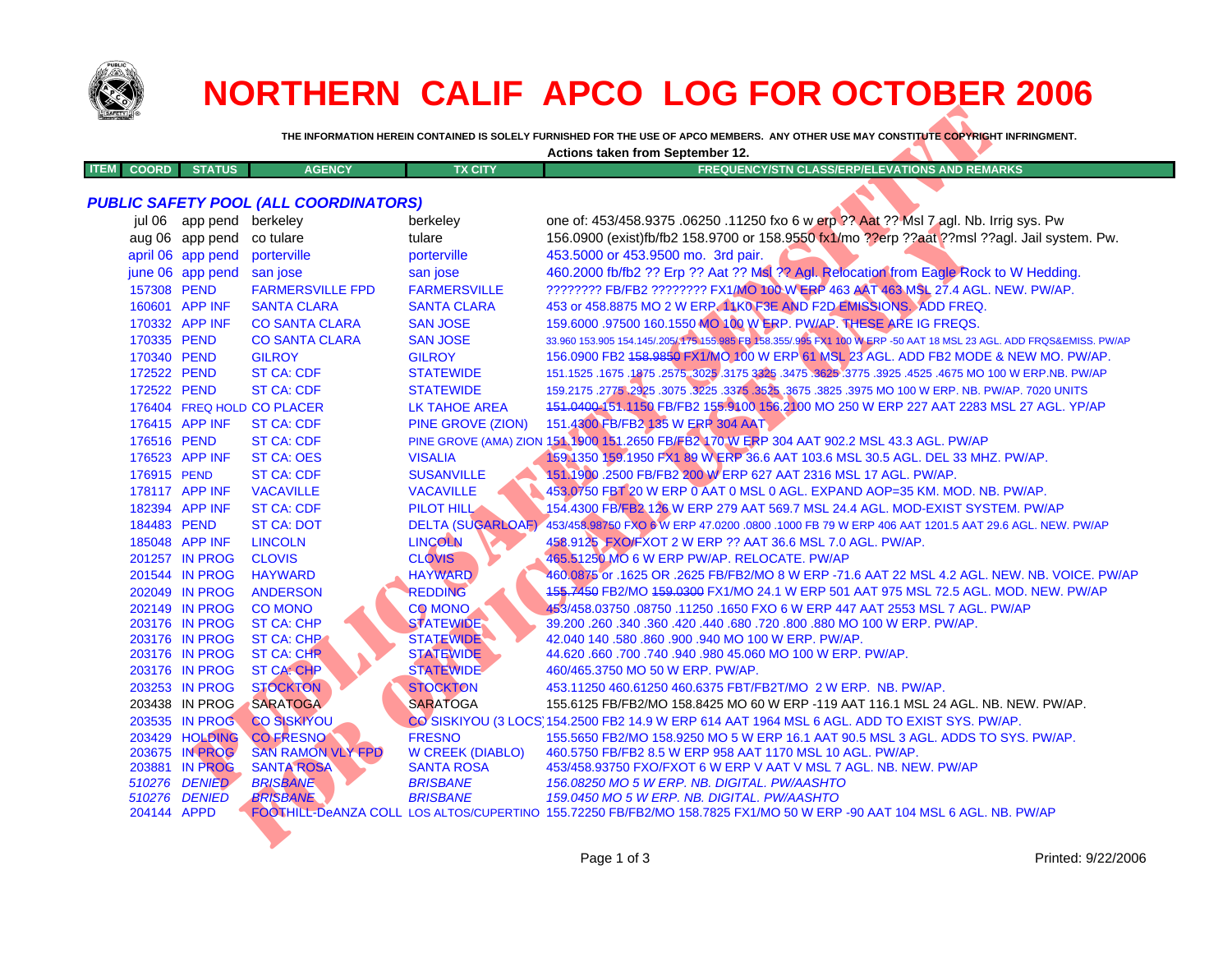| THE INFORMATION HEREIN CONTAINED IS SOLELY FURNISHED FOR THE USE OF APCO MEMBERS.  ANY OTHER USE MAY CONSTITUTE COPYRIGHT INFRINGMENT.<br><b>Actions taken from September 12.</b> |                                  |                                                       |                          |                                                                                                                                                                                              |  |  |  |  |  |  |
|-----------------------------------------------------------------------------------------------------------------------------------------------------------------------------------|----------------------------------|-------------------------------------------------------|--------------------------|----------------------------------------------------------------------------------------------------------------------------------------------------------------------------------------------|--|--|--|--|--|--|
| <b>ITEM</b><br><b>COORD</b>                                                                                                                                                       | <b>STATUS</b>                    | <b>AGENCY</b>                                         | <b>TX CITY</b>           | <b>FREQUENCY/STN CLASS/ERP/ELEVATIONS AND REMARKS</b>                                                                                                                                        |  |  |  |  |  |  |
|                                                                                                                                                                                   | 100114 APPD                      | <b>UNITED PARCEL SVC</b>                              | <b>STOCKTON</b>          | 457.71250.78750.88750 467.18750.51250 MO 5 W ERP NB. IG/EWA.MOD.                                                                                                                             |  |  |  |  |  |  |
|                                                                                                                                                                                   | 100453 APPD                      | <b>UNITED PARCEL SVC</b>                              | <b>ROCKLIN</b>           | 457.71250.78750.88750 467.18750.51250 MO 5 W ERP NB. IG/EWA. MOD.                                                                                                                            |  |  |  |  |  |  |
|                                                                                                                                                                                   | 100806 APPD                      | <b>UNITED PARCEL SVC</b>                              | <b>ANDERSON</b>          | 457.71250.78750.88750 467.18750.51250 MO 5 W ERP NB. IG/EWA, MOD.                                                                                                                            |  |  |  |  |  |  |
|                                                                                                                                                                                   | 203878 APPD                      | <b>SANTA MARIA</b>                                    | <b>SANTA MARIA</b>       | 453.8500 FB/FB2/MO 25 W ERP -62 AAT 79.6 MSL 12.1 AGL NB. RW/AP                                                                                                                              |  |  |  |  |  |  |
|                                                                                                                                                                                   | 204274 IN PROG                   | <b>CO BUTTE</b>                                       | <b>CO BUTTE</b>          | 159.0750 MO/MO3 2 W ERP. NB. PW/AP                                                                                                                                                           |  |  |  |  |  |  |
|                                                                                                                                                                                   | 204279 IN PROG                   | <b>PALO ALTO</b>                                      | <b>PALO ALTO</b>         | 453/458.6375 458.4125 .5125MO 4 W ERP NB. NEW PWAP                                                                                                                                           |  |  |  |  |  |  |
|                                                                                                                                                                                   | 204317 APPD                      | <b>CO PLACER</b>                                      | <b>CO PLACER</b>         | MED 1-10 + 458 MO 100 W ERP ??AAT ?? MSL ?? AGL INCR MO COUNT. PW/AP.                                                                                                                        |  |  |  |  |  |  |
|                                                                                                                                                                                   | 204318 APPD                      | <b>CO PLACER</b>                                      | <b>CO PLACER</b>         | MED 1-10 + 458 MO 1 W ERP ??AAT ?? MSL ?? AGL. INCR MO COUNT. PW/AP.                                                                                                                         |  |  |  |  |  |  |
|                                                                                                                                                                                   | 204321 APPD                      | <b>CO SAN JOAQUIN</b>                                 | <b>STOCKTON</b>          | 155.4000 FB/MO 200 W ERP 18 AAT 4.5 MSL 25 AGL. CENTRALIZE DISPATCHING. PW/AP.                                                                                                               |  |  |  |  |  |  |
|                                                                                                                                                                                   | 032131 APPD                      | PG&E                                                  | <b>ESPARTO</b>           | 153.6050 153.7250 FB/MO 19 W ERP652 AAT 928 MSL 41 AGL. MOD. NB. IG/UTC                                                                                                                      |  |  |  |  |  |  |
|                                                                                                                                                                                   | 03213x APPD                      | PG&E                                                  | <b>ELMIRA</b>            | 153.6050 153.7250 FB/MO 275 W ERP 9 AAT 25 MSL 31 AGL. MOD, MB. IG/UTC                                                                                                                       |  |  |  |  |  |  |
|                                                                                                                                                                                   | 204497 IN PROG                   | <b>EUREKA</b>                                         | <b>EUREKA</b>            | 4 UHF FXO 10 W ERP. NEW. WB.                                                                                                                                                                 |  |  |  |  |  |  |
|                                                                                                                                                                                   | 032969 APPD                      | <b>SAN BRUNO</b>                                      | <b>SAN BRUNO</b>         | 460/465.53750 MO 2 W ERPANE, F1D/F3E, PW/IMSA                                                                                                                                                |  |  |  |  |  |  |
|                                                                                                                                                                                   | 204514 APPD                      | <b>CO KERN</b>                                        | <b>ARVIN</b>             | 460.28750 FB/FB2/FX1/MO 200 W FRP - 135.1 AAT 135 MSL 18.2 AGL. NB. PW/AP                                                                                                                    |  |  |  |  |  |  |
|                                                                                                                                                                                   | 644150 APPD                      | <b>ORLEANS VFD</b>                                    | <b>ORLEANS</b>           | 155.7750 FB2/MO 151.4750 MO 6 W ERP 990 AAT 1832 MSL 12 AGL. NEW. PW/FCCA.                                                                                                                   |  |  |  |  |  |  |
|                                                                                                                                                                                   | 644152 APPD                      | <b>YREKA</b>                                          | <b>YREKA</b>             | 173.28750 FXO 20 W ERP -87 AAT 922 MSL 35 AGL, MULTI SITES, ADD TO EXIST SYS. PW/                                                                                                            |  |  |  |  |  |  |
|                                                                                                                                                                                   | 204655 APPD                      | <b>LATHROP</b>                                        | <b>LATHROP</b>           | 460/465.56250 FXO/MO 4 W ERP -4.5 AAT 3 MSL 6 AGL. NB. PW/AP                                                                                                                                 |  |  |  |  |  |  |
|                                                                                                                                                                                   | 204674 IN PROG                   | STANISLAUS REGIONAL ANGLES CAMP                       |                          | 153.770 155.3700 158.7300 155.1150 158.8650 151.0100 154.9950 155.4300 155.0850 FB/FB2                                                                                                       |  |  |  |  |  |  |
|                                                                                                                                                                                   | 204674 IN PROG                   | STANISLAUS REGIONAL ANGLES CAMP                       |                          | 554.6 AAT 917.7 MSL 34.2 ACL. ADD SEC SITE. WB. PW/AP                                                                                                                                        |  |  |  |  |  |  |
|                                                                                                                                                                                   | 204707 APPD                      | <b>ST CA: CHP</b>                                     | <b>VALLEJO</b>           | 39.4600 45.8600 154.9200 155.4750 460.0250 FB 155.4600 465.0250 FX1 60 W ERP 8.5 AAT 36 MSL 29 AGL                                                                                           |  |  |  |  |  |  |
|                                                                                                                                                                                   | 204709 IN PROG                   | <b>PORTERVILLE</b>                                    | <b>PORTERVILLE</b>       | 453 9500 FB/5B2/FX1 178 W ERP 49.9 AAT 201 MSL 23 AGL. ADD TO SYS. PW/AP.                                                                                                                    |  |  |  |  |  |  |
|                                                                                                                                                                                   | 644161 APPD                      | HUM BAY HARB R&C DIS1 EUREKA                          |                          | 158,8500 FB2/MO 155.5200 MO 75 W ERP -32.2 AAT 1 MSL 21.3 AGL. NEW. PW/FCCA                                                                                                                  |  |  |  |  |  |  |
|                                                                                                                                                                                   | 204833 IN PROG                   | ST CA: CHP                                            | <b>STATEWIDE</b>         | 39.92000 MO 75 W ERP 6000 UNITS. INADVERTENTLY DELETED. ADDING BACK. PW/AP                                                                                                                   |  |  |  |  |  |  |
|                                                                                                                                                                                   |                                  |                                                       |                          |                                                                                                                                                                                              |  |  |  |  |  |  |
| 470-512 MHz POOL                                                                                                                                                                  |                                  |                                                       |                          |                                                                                                                                                                                              |  |  |  |  |  |  |
|                                                                                                                                                                                   | 202214 IN PROG                   | <b>CO MARIN</b>                                       | <b>BODEGA</b>            | 483.9500 .3750 484.8750 490.8000 488.9750 489.3250 .7000 490.1000 .7250                                                                                                                      |  |  |  |  |  |  |
|                                                                                                                                                                                   |                                  | <b>CONTINUES</b>                                      |                          | FB/FB2 200 W ERP 39 AAT 218 MSL 30 AGL. ADD TO EXIST. YP/AP.                                                                                                                                 |  |  |  |  |  |  |
|                                                                                                                                                                                   | 202278 IN PROG<br>201279 IN PROG | <b>CO MARIN</b><br><b>CO CONTRA COSTA</b>             | <b>ORINDA</b>            | CO MARIN & SONOMA 483.6525 4750 485.6250 484.2000 489.8500 FB2/MO 200 W ERP 566 AAT 745 MSL 60.7 AGL. NEW. PW/AP<br>482.7250 489.2500 490.0500 FB8/MO 33 W ERP 487 AAT 583 MSL 43 AGL. PW/AP |  |  |  |  |  |  |
|                                                                                                                                                                                   | 201289 IN PROG                   | <b>CO CONTRA COSTA</b>                                | MARTINEZ                 | 482.5750 483.0000 483.4000 483.7750 FB8/MO8 137 W ERP 239 AAT 273 MSL 36.6 AGL. PW/AP. NEW.                                                                                                  |  |  |  |  |  |  |
|                                                                                                                                                                                   |                                  |                                                       |                          |                                                                                                                                                                                              |  |  |  |  |  |  |
|                                                                                                                                                                                   |                                  | 800 MHz PUBLIC SAFETY (GP, YP, GF, YF) & Comml Users. |                          |                                                                                                                                                                                              |  |  |  |  |  |  |
|                                                                                                                                                                                   | jul 06 app pend                  | co monterey                                           | co monterey              | 856.71250 or 856.26250 Fbt/mo ?? Erp ?? Aat ?? Msl ?? Agl. Gp/ap. Mdt channel.                                                                                                               |  |  |  |  |  |  |
|                                                                                                                                                                                   | 156156 APP INF                   | CHABOT-LOS POSADAS                                    | <b>HAYWARD</b>           | ???.???? FB2/MO 65 W ERP ?? AAT 12.1 MSL 10.5 AGL. NEW GP/AP.                                                                                                                                |  |  |  |  |  |  |
|                                                                                                                                                                                   |                                  | 176408 FREQ HLD ST CA. P&R                            | <b>PINE GROVE (ZION)</b> | 856.7375 858.7625 FB/FB2/FX1/MO 184 W ERP 282.9 AAT 902 MSL 43.3 AGL. ADD 2N CHNL MINOR MODS. GP/AP                                                                                          |  |  |  |  |  |  |
|                                                                                                                                                                                   | 180044 APP INF                   | <b>CO NAPA</b>                                        | <b>BERRYESSA PK</b>      | 856.96250 FB 280 W ERP 647.2 AAT 932 MSL 6.1 AGL. ADD TO EXIST. GP/AP. MOB DATA.                                                                                                             |  |  |  |  |  |  |
|                                                                                                                                                                                   | 181958 APP INF                   | <b>OAKLAND</b>                                        | <b>OAKLAND</b>           | 858.93750 FB2/FX1/MO 105 W ERP -3 AAT 91.4 MSL 18.9 AGL. ADD NEW FREQ. PW/AP                                                                                                                 |  |  |  |  |  |  |
|                                                                                                                                                                                   | 183985 PEND                      | <b>ST CA: DOT</b>                                     |                          | LEE VINING (CONWAY 859.73750 FB/FB2 860.98750 FB 496 W ERP 98 AAT 2560 MSL 30.5 AGL. MOD. GP/AP.                                                                                             |  |  |  |  |  |  |
|                                                                                                                                                                                   | 202627 IN PROG                   | <b>STOCKTON</b>                                       | <b>STOCKTON</b>          | 856.23750 859.48750 FB/FB2/MO 75 W ERP 40.3 AAT 5.8 MSL 122 AGL. EXIST. ADD SITE. GP/AP                                                                                                      |  |  |  |  |  |  |
|                                                                                                                                                                                   | 644156 APPD                      | LODI USD                                              | <b>SAN ANDREAS</b>       | 858.43750 .46250 FB2/FX1/MO 100 W ERP 523 AAT 834 MSL 128 AGL. GF/FCCA. RESTORAL.                                                                                                            |  |  |  |  |  |  |
|                                                                                                                                                                                   |                                  |                                                       |                          |                                                                                                                                                                                              |  |  |  |  |  |  |
|                                                                                                                                                                                   |                                  |                                                       |                          | *** All "pend app" pre-coordinations will expire 90 days after appearing in the LOG ***                                                                                                      |  |  |  |  |  |  |
|                                                                                                                                                                                   |                                  |                                                       |                          | ALL ELEVATIONS SHOWN ARE IN METERS.                                                                                                                                                          |  |  |  |  |  |  |
|                                                                                                                                                                                   |                                  |                                                       |                          |                                                                                                                                                                                              |  |  |  |  |  |  |
|                                                                                                                                                                                   |                                  |                                                       |                          |                                                                                                                                                                                              |  |  |  |  |  |  |